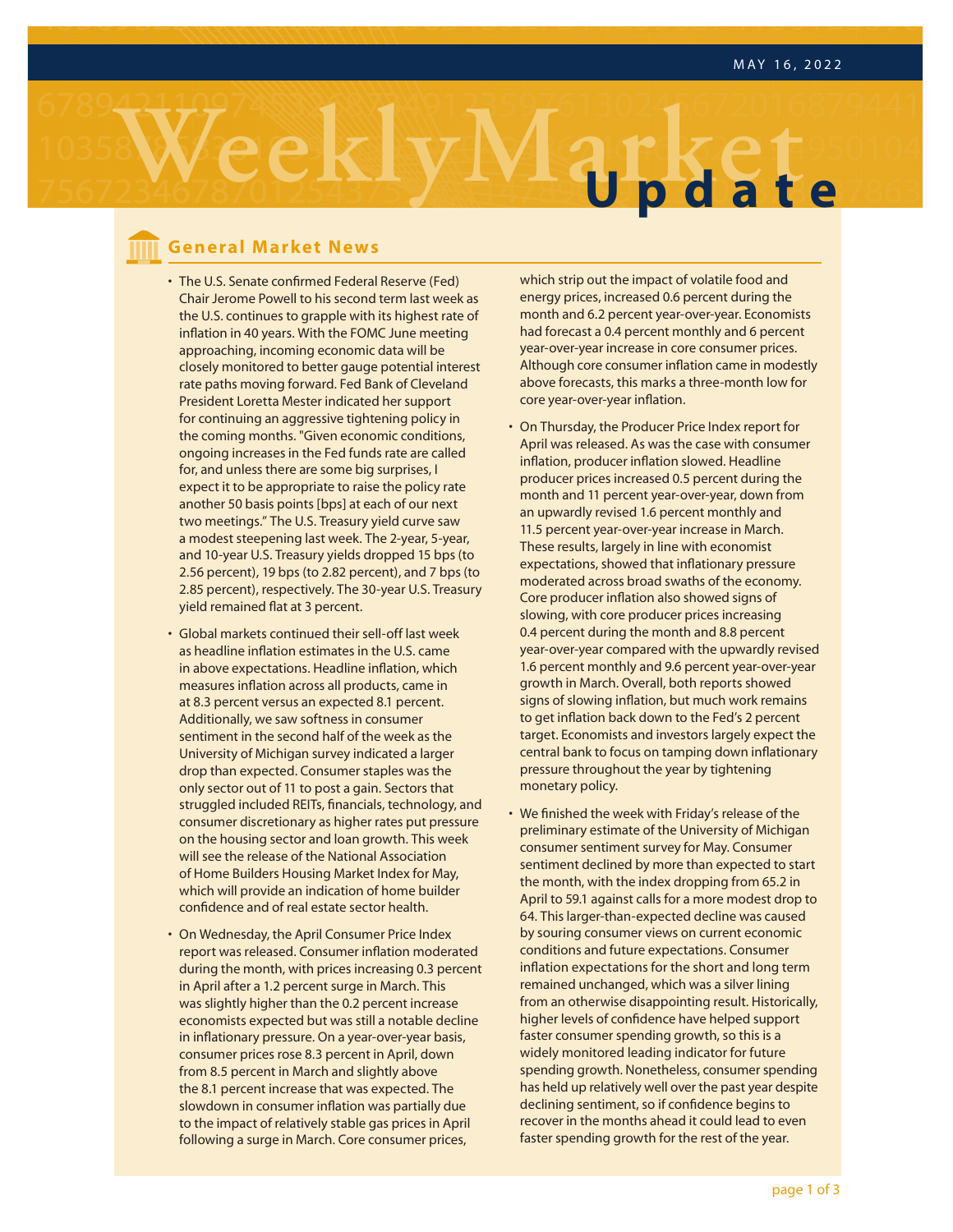## **Market Index Performance Data**

#### **EQUITIES**

| <b>Index</b>                 | <b>Week to Date</b> | <b>Month to Date</b> | <b>Year to Date</b> | 12 Month |
|------------------------------|---------------------|----------------------|---------------------|----------|
| S&P 500                      | $-2.35$             | $-2.53$              | $-15.12$            | $-2.23$  |
| Nasdaq Composite             | $-2.77$             | $-4.23$              | $-24.35$            | $-11.51$ |
| <b>DJIA</b>                  | $-2.08$             | $-2.28$              | $-10.81$            | $-4.62$  |
| <b>MSCI EAFE</b>             | $-1.41$             | $-4.20$              | $-15.70$            | $-13.10$ |
| <b>MSCI Emerging Markets</b> | $-2.60$             | $-6.62$              | $-17.96$            | $-21.45$ |
| Russell 2000                 | $-2.50$             | $-3.76$              | $-19.83$            | $-18.54$ |

*Source: Bloomberg, as of May 13, 2022*

#### **FIXED INCOME**

| <b>Index</b>          | <b>Month to Date</b> | <b>Year to Date</b> | 12 Month |
|-----------------------|----------------------|---------------------|----------|
| U.S. Broad Market     | $-0.23$              | $-9.71$             | $-8.64$  |
| U.S. Treasury         | $-0.28$              | $-8.76$             | $-7.52$  |
| U.S. Mortgages        | 0.27                 | $-8.06$             | $-8.24$  |
| <b>Municipal Bond</b> | $-1.46$              | $-10.15$            | $-9.25$  |

*Source: Morningstar Direct, as of May 13, 2022*

# **What to Look Forward To**

Tuesday will see the release of the April retail sales report. Retail sales are set to accelerate during the month, with forecasts calling for a 1 percent increase in sales following a 0.5 percent increase in March. Core retail sales, which strip out the impact of volatile auto and gas sales, are expected to increase 0.7 percent during the month following a 0.2 percent increase in March. If estimates hold, this would mark four consecutive months of rising headline and core retail sales. This would be an encouraging sign that consumers were willing and able to power the economic recovery through increased spending despite headwinds created by rising prices and the earlier Omicron-induced case growth. Given the importance of consumer spending on the overall economy, this will be a closely followed report that will give economists a better look at economic growth at the start of the second quarter.

Tuesday will also see the release of the April industrial production report. Production is set to increase 0.4 percent during the month following a 0.9 percent increase in March. Manufacturing production is expected to increase 0.3 percent during the month following a 0.9 percent increase in March. Both industrial and manufacturing production have shown solid growth throughout the year despite headwinds created by high levels of case growth that led to worker absenteeism at factories in January and February. If estimates hold, this would mark four straight months of production growth. One of the drivers of the strong growth in March was an improvement in capacity utilization due to returning workers. Economists expect to see further improvements in April with forecasts calling for an increase in capacity utilization from 78.3 percent in March to 78.5 percent in April. This would represent the highest utilization rate since early 2019, signaling continued recovery for the industrial and manufacturing sectors to start the second quarter.